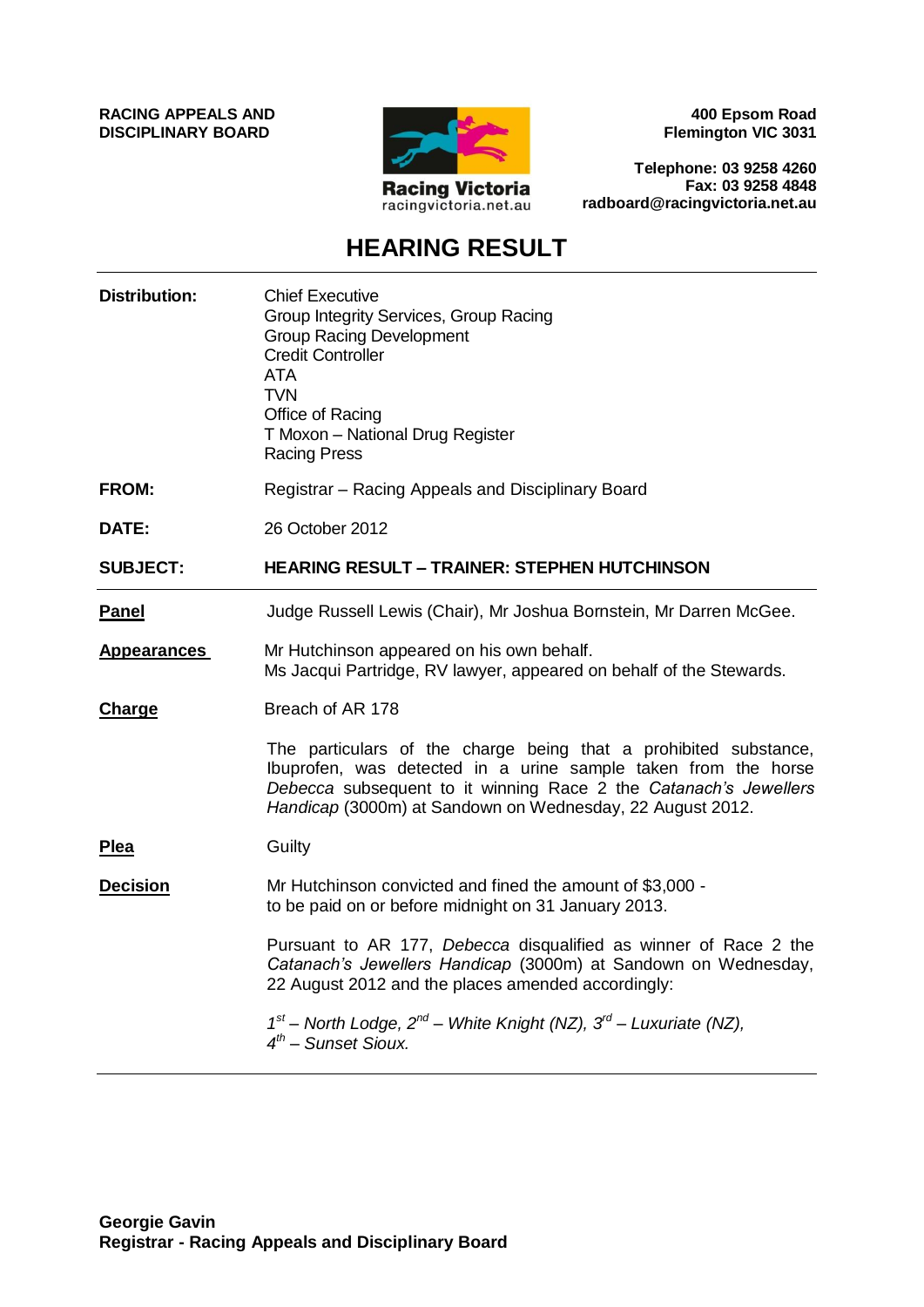# **TRANSCRIPT OF PROCEEDINGS**

## **RACING APPEALS AND DISCIPLINARY BOARD**

\_\_\_\_\_\_\_\_\_\_\_\_\_\_\_\_\_\_\_\_\_\_\_\_\_\_\_\_\_\_\_\_\_\_\_\_\_\_\_\_\_\_\_\_\_\_\_\_\_\_\_\_\_\_\_\_\_\_\_\_\_\_\_

**HIS HONOUR JUDGE R.P.L. LEWIS, Chairman MR J. BORNSTEIN MR D. McGEE**

**EXTRACT OF PROCEEDINGS**

**DECISION**

**TRAINER: STEPHEN HUTCHINSON**

### **MELBOURNE**

### **FRIDAY, 26 OCTOBER 2012**

MS J. PARTRIDGE appeared on behalf of the RVL Stewards

MR S. HUTCHINSON appeared on his own behalf